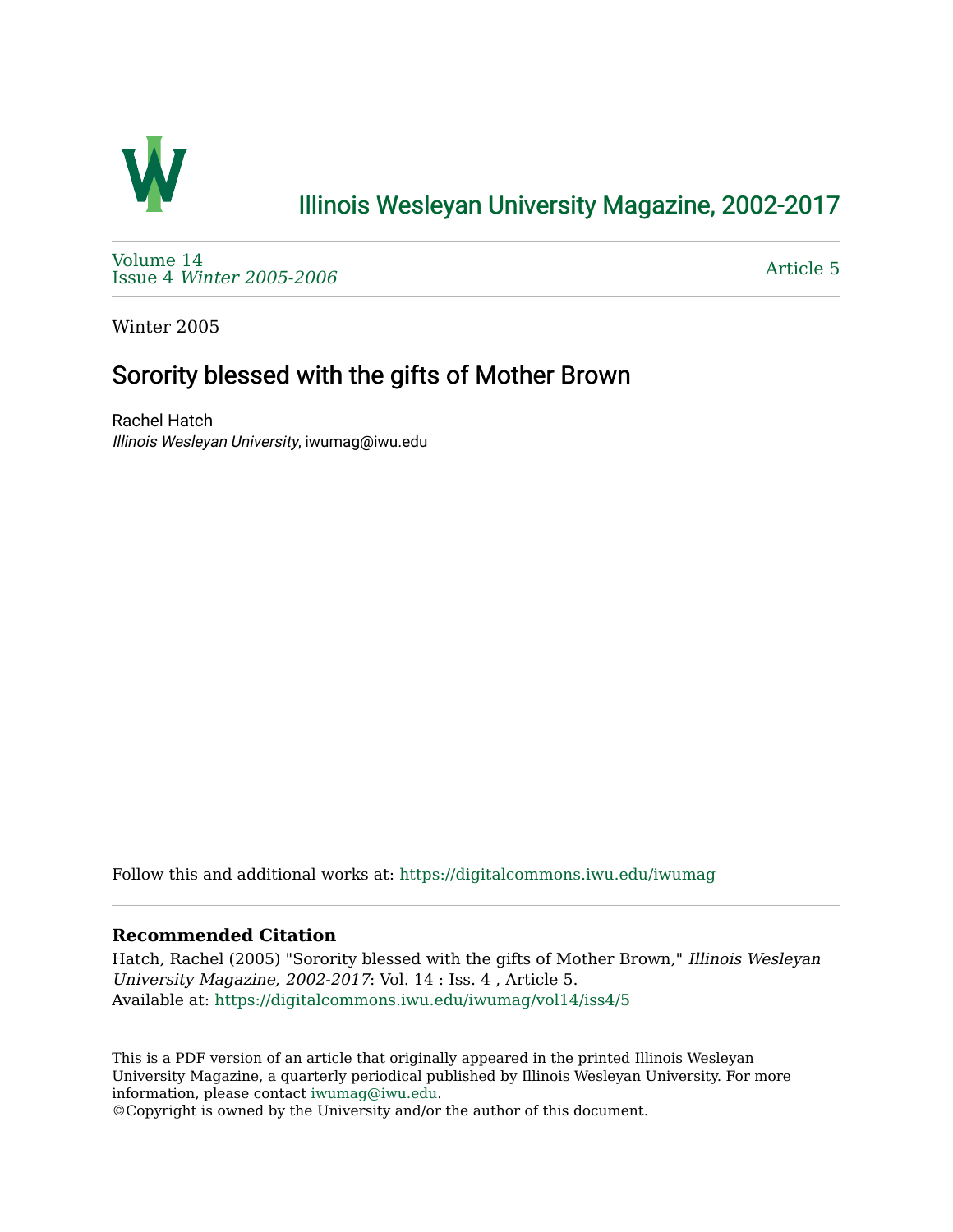## Sorority blessed with the gifts of Mother Brown

### **Sigma Kappa housemother Norma Brown '37 guided her "girls" through the tumultuous 1970's.**

### **By Rachel Hatch**



Norma Brown (center) and Sigma Kappa students, circa 1974.

The feminist movement was in full bloom in the early '70s, inspiring Illinois Wesleyan women to begin questioning, among other things, rules requiring them to be in their residence halls by 10:30 p.m. on weeknights and 12:30 a.m. on weekends. As those rules gradually began to ease in residence halls, many IWU sororities wanted to follow suit — including the Eta chapter of Sigma Kappa.

"There was tension between those in the house and the alumnae, who were shocked at our impropriety," recalls Kathy Larey Lewton '70, a Sigma Kappa member and current IWU trustee. "Little did they know how tame we were," she adds with a laugh. As the students prepared to take on the alumnae, into the picture walked Norma Sue Householder Brown '37, who became Sigma Kappa's housemother in 1969.

"She had the skill of a diplomat," says Lewton. "She became this amazing bridge between a group of women in their 20s and the alumnae group. And she managed to maintain the confidence of both groups."

Brown negotiated a compromise where the seniors were given keys to the house. More than that, however, she offered Sigma Kappa women the gift of responsibility. "There were rules to follow, and you knew you were expected to follow them," Lewton says of Brown's expectations. "But it felt like a collaborative effort. She listened to us and knew how to make things work."

During Homecoming 2005, the women of Sigma Kappa remembered the legacy of the woman they knew as "Mother Brown," who died Sept. 4, 2005, in Juno

Beach, Fla, at the age of 90. Alumnae who were students during Brown's tenure as housemother assembled at the Sigma Kappa house on Oct. 8 to dedicate a new baby grand piano in memory of Brown and the enduring values she taught them.



A photo of Brown taken during her college days at Illinois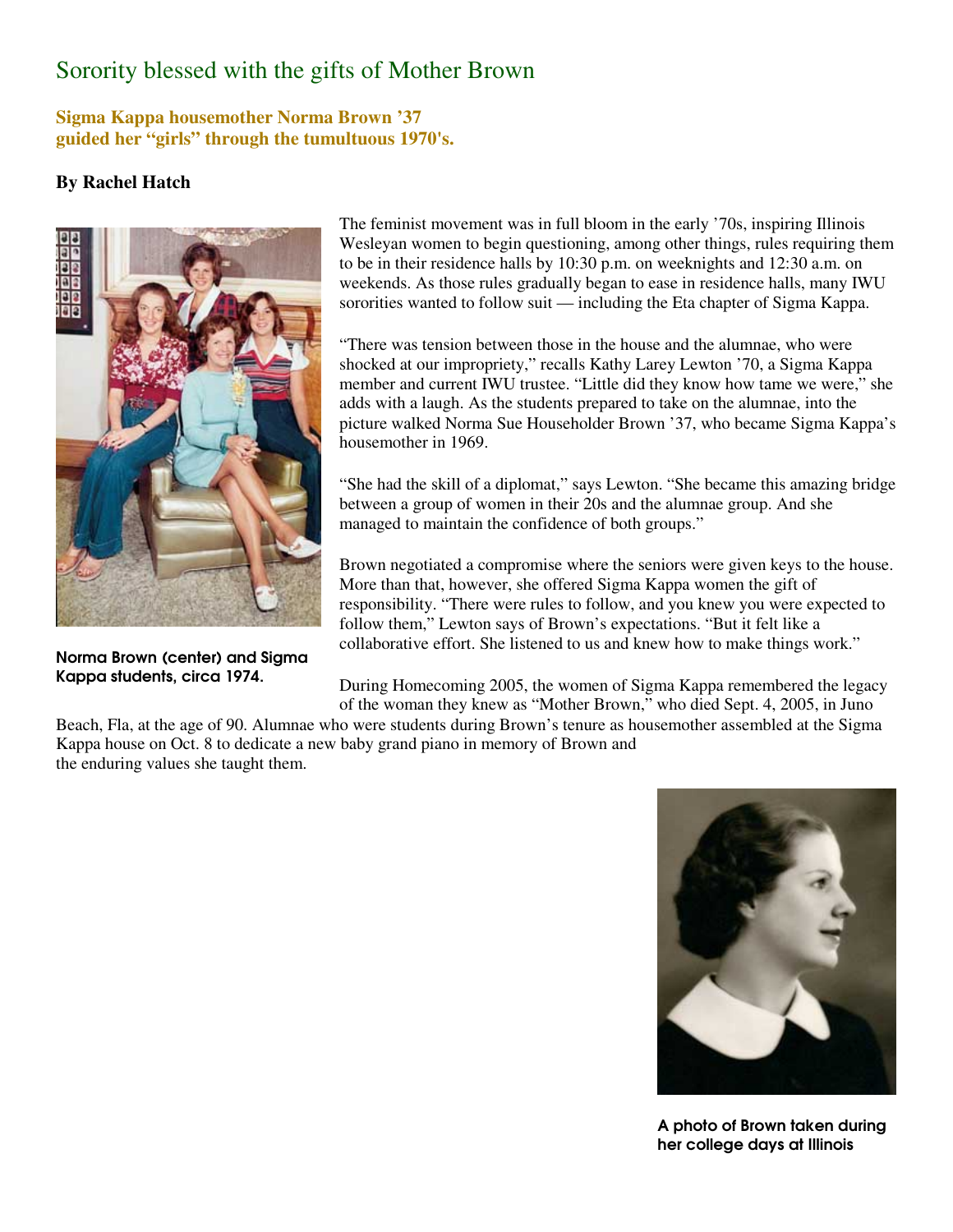Brown was, by birth, a product of Illinois Wesleyan: her parents, John and Flora Householder, met as IWU students in the early 1900s before they returned to their families' tradition of farming near Fairbury, Ill. Brown's early education included a one-room schoolhouse and a small, local high school. She was well-prepared when she entered Illinois Wesleyan on a math scholarship, joining Sigma Kappa her freshman year. Wesleyan.

Brown left IWU and continued her education at the University of Arizona in Tucson and Tower Business College in San Antonio, Texas, where she met her future husband, Robert Brown, an Air Force officer. The couple lived the typical military lifestyle, moving to bases in both the U.S. and Germany.

While raising their two children, Robert Jr. and Susan, Brown resumed her education at Drew University in New Jersey and Guttenburg University in Germany. After Robert retired from the Air Force and began a new career in the ministry, the couple returned to Central Illinois in 1963, when the family moved to Quincy. Brown then came to Bloomington in the late 1960s and began her tenure as Sigma Kappa's housemother. She wrote in an update for her Illinois Wesleyan classmates that she "felt like Mrs. Rip Van Winkle, awakening to a new generation with a renewed appreciation of IWU's quality and the many fun and learning experiences we had."

As part of her duties overseeing Sigma Kappa, Brown worked with the cooks and cleaning staff of the sorority house.

"She was the definition of a lady to a group of young women in a time when women's roles were changing constantly," says Deb Newberg Wannemacher '74. "She had a grace and style that made her a role model. Yet she had such a calm and quiet manner, you really had no idea how much of an impact she had on you until much later."

Brown maintained an apartment in the sorority house that was guaranteed to be open to anyone who needed her.



Among the Sigma Kappas who regularly visited Norma Brown at her Florida apartment was Cathi Weglewski Swint '75 (shown at right with Brown). "She was so full of grace, but she was so much fun, too," Swint said.

Sigma Kappa Cathi ("Weggi") Weglewski Swint '75 laughs at her memories of some of their outings with Brown. "We always went to Ponderosa (Steakhouse) to eat — don't ask me why," she says. "On the wall was a mural of two cowboys shooting it out. Mother Brown posed in between them as if she'd been shot, allowing the girls to take photos. She was so full of grace, but she was so much fun, too."

Swint says that Brown made the sorority feel like home. "Let me put it this way," she explains, "We had two TVs in the house. The alumnae bought us this big, beautiful television for the rec room, and Mother Brown had one in her apartment. The other one was huge, but there we were, crammed into her apartment watching *Brian's Song* and passing around the toilet paper for Kleenex. We were sitting on tables and on every available spot on the floor. We'd rather be there with her."

In the early '70s, it wasn't just Mother Brown's apartment that was overflowing. As the number of Sigma Kappas grew, the house at 1101 N. East Street was becoming less livable. "The kitchen was small, the rooms were small and there was no air conditioning, no storage," recalls Wannemacher. The women credit Brown with working diligently with the sorority corporation board to purchase the house across the street as an annex, where the seniors went to live. Says Wannemacher, "After she helped us acquire the annex, Mother Brown was really the person who worked for a new house." The annex was torn down in 1978 and ground broken for a new house in 1979 at 1011 N. East Street, where it stands today. "She was instrumental in getting that house," agrees Jan Devore '73, who lived in the

house under Brown and served as Sigma Kappa president .

Brown left the sorority in 1977 and moved to Oklahoma in 1981 to be nearer her son Robert — an IWU graduate, Class of 1962, and now a retired Air Force officer. She later settled in the Miami area, where daughter Susan lives, and remained